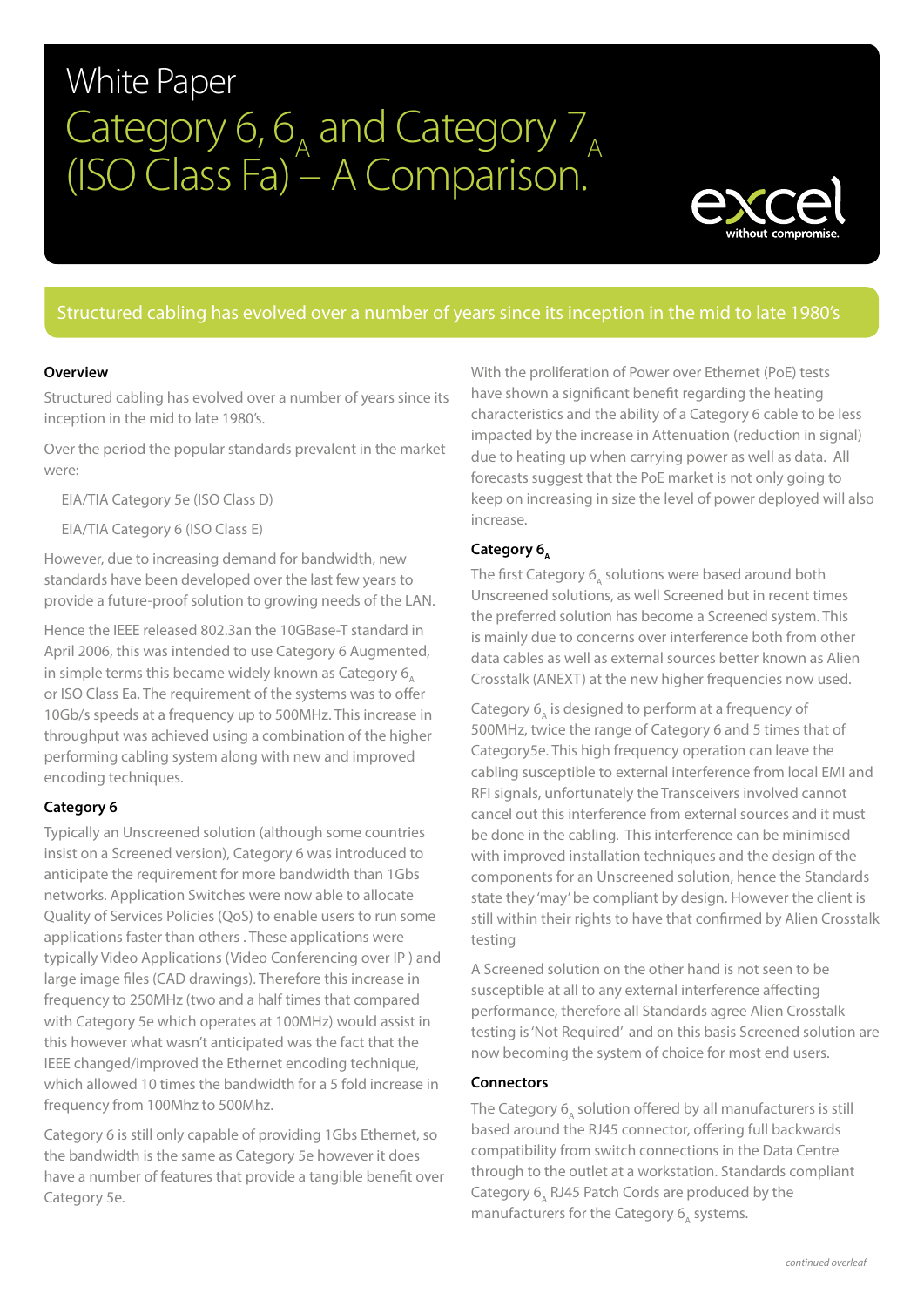## **Frequency Capabilities**

Category 6<sub>^</sub>/ISO Ea is designed to operate up to 500MHz, the current standard for 10Gbs Ethernet transmission. Multiple Applications are also supported, including VOIP Telephony, IP Security (CCTV, Door Entry Systems, Alarms and Environmental Controls)

Modern construction methods of Category  $6_A$  Screened solutions have reduced the Excel Category  $6_A$  U/FTP cable diameter by over 14% to 6.7mm – just 0.5mm bigger than Category 6 U/UTP. This has seen the use of U/FTP solutions increase significantly for 10Gbs requirements, but also the increase the overall cable size and the use of a screen has future-proofing capabilities for future PoE (Power over Ethernet) developments.

## **ISO Class Fa (Category 7,)**

ISO Class Fa systems are constructed using Category  $7<sub>a</sub>$ components however no EIA/TIA Standard exists for systems (Channels & Links). The ISO Class F Category 7 market is dominant in central European countries due to the long history of using Screened systems for the implementation of 'Sheath Sharing' which is no longer allowed by the standards but used to be prevalent for 10/100 systems that only required 2 pairs.

#### **Multiple Proprietary Connectors**

The ISO Class FA standard is also unique in that it does not state a specific type of connector for the system. This has resulted

### **Frequency Capabilities**

The frequency range of ISO FA systems is 1000-1200MHz, and no applications are designed to run at this frequency. The original design of ISO Class F was a 350MHz operational frequency, with future-proofing headroom to 600MHz. This was seen as a great advantage in the mid 1990's but new cabling technology has superseded this capability using traditional RJ45-based solutions.

The only data application that can currently be supported over and above 500MHz is Fibre Channel (FC) which would require the higher performing ISO FA (Cat 7) at 600MHz, but this restricted to the lower speed FC and is now negated by the wide deployment of higher speed Fibre Channel systems requiring Fibre connectivity.

One other application currently using a frequency over and above 500MHz is Analogue CCTV at 862MHz, therefore requiring the higher performing ISO FA (Cat  $7_A$ ) at 1000MHz, but this is also now rapidly shrinking due to the advent of IP CCTV systems which are capable of Megapixel quality images over standard LAN cabling. It is not anticipated that any new build projects will employ an analogue CCTV system, and so Category 6, will be the most viable cost effective solution for all applications of High Speed LAN, VOIP Telephony, and IP Security systems, given its capabilities at higher levels of PoE being planned.

#### **Cabling Bandwidth Overview**

| <b>Standard</b>                              | <b>Type</b>         | Length<br><b>Frequency</b> |                  | <b>LAN Applications</b> | <b>Notes</b>                                      |  |  |
|----------------------------------------------|---------------------|----------------------------|------------------|-------------------------|---------------------------------------------------|--|--|
| Cat 5e/ ISO Class D                          | U/UTP, F/UTP        | 100MHz                     | 100 <sub>m</sub> | 100Mbs, 1Gbs            | <b>General LAN use</b>                            |  |  |
| Cat 6/ ISO Class E                           | U/UTP, F/UTP        | 250MHz                     | 100 <sub>m</sub> | 100Mbs, 1Gbs            | <b>General LAN use</b>                            |  |  |
| ISO Class Ea Cat $6_{\scriptscriptstyle{A}}$ | U/UTP, U/FTP, F/FTP | 100 <sub>m</sub><br>500MHz |                  | 100Mbs, 1Gbs, 10Gbs     | High Speed LAN use                                |  |  |
| <b>ISO Class F/ Cat 7</b>                    | S/FTP               | 600MHz                     | 100 <sub>m</sub> | 10Gbs                   | High Speed LAN use<br><b>Fibre Channel</b>        |  |  |
| <b>ISO Class Fa Cat 7</b>                    | S/FTP               | 1000-1200MHz               | 100 <sub>m</sub> | 10Gbs                   | <b>High Speed LAN use</b><br><b>Fibre Channel</b> |  |  |

in two FA connectors being produced and accepted, including the TERA connector and the GG45 connector. These connectors are all proprietary to their own systems and are typically 30- 40% more expensive than RJ45 based solutions, whilst these connectors are available to licence by other manufacturers other than the patent holders the terms involved are very restrictive which will limit their deployment.

#### **Custom Patching Equipment**

Special custom patch cords will also be required to convert the ISO FA connector to a traditional RJ45 connector for switch connection. These are also typically 30-40% more expensive. However this will bring the performance of the overall system back to the 'lowest common denominator' there if the RJ45 is of Category 6, performance then the whole system will be limited to that.

"With the proliferation of Power over Ethernet (PoE) tests have shown a significant benefit regarding the heating characteristics and the ability of a Category 6 cable to be less impacted signal) due to heating up when carrying power as well as data. All forecasts suggest that the PoE in size the level of power deployed will also increase."